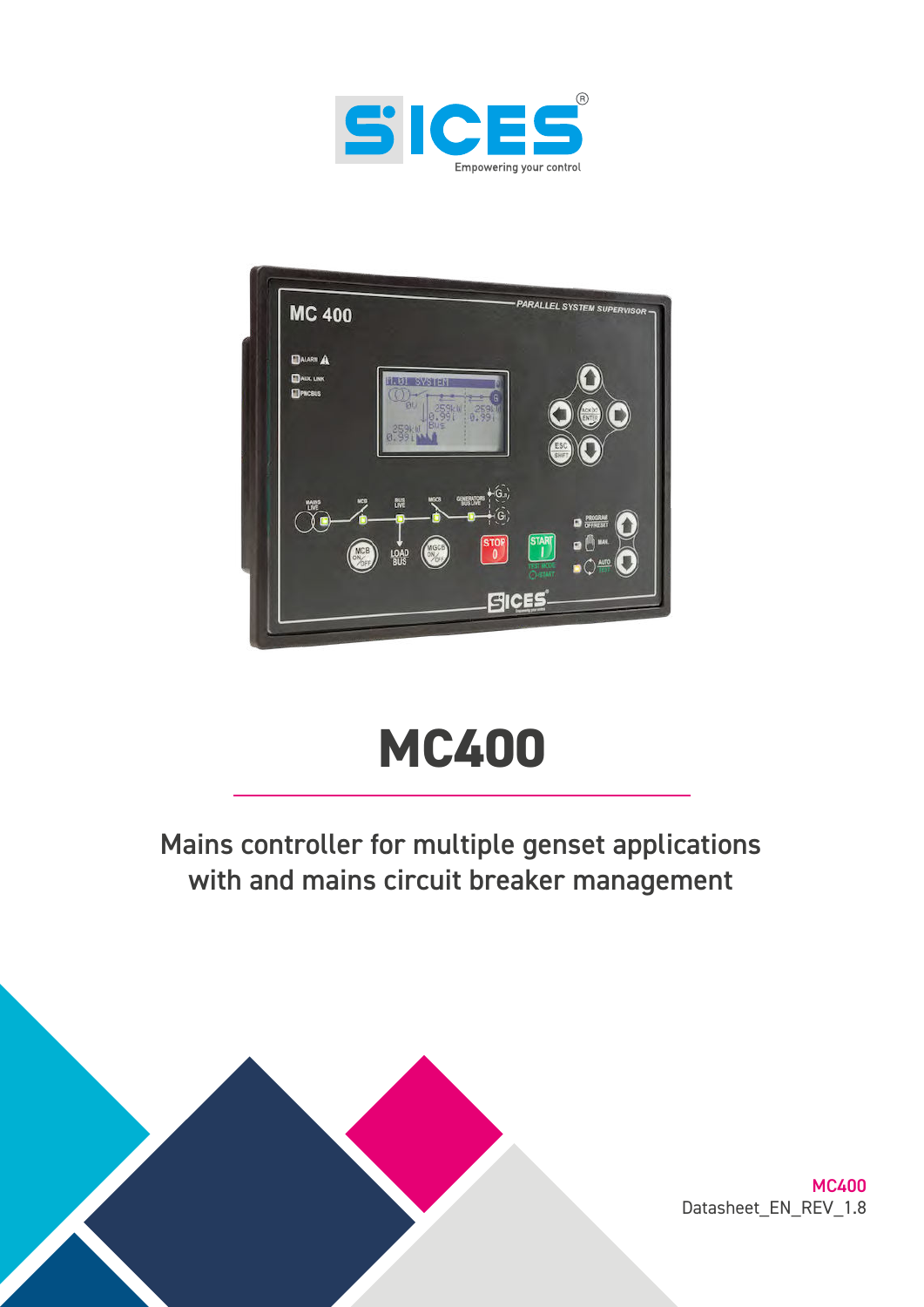

## *DESCRIPTION*

Microcontroller based device, aimed for managing the mains (and the relative circuit breaker) in applications composed by multiple generators operating in parallel. Multiple *MC400* controllers are allowed for each system, to manage multiple mains.

*MC400* performs a continuous check of the mains voltages characteristics; in case of anomalous voltages, it can immediately operate on the MCB circuit breaker (loads protection from abnormal mains voltages) and start the generators to supply the loads (AMF function).

When the mains returns in correct conditions, it allows the gensets synchronization to the mains ("reverse synchronization"), avoiding a blackout on the loads ("short time parallel").

While the generators are in parallel to mains, *MC400* continuously checks the mains to detect any faults, (interface protection): in case of anomalies, it opens the MCB circuit breaker to isolate the generators from the mains.

*MC400* is a "master" device, designed for the management of a Mains Circuit Breaker (MCB) and a Master Gensets Circuit Breaker (MGCB).

This makes the controller particularly suitable and effective for mains emergency applications ("MSB+MSTP" - Multiple Stand-by + Multiple Short Time Parallel), production in parallel to the mains applications ("MPtM" - Multiple Parallel to Mains) and mixed applications ("MSB+MPtM" - Multiple Stand-by + Multiple Parallel to Mains).

*MC400* is designed to simultaneously synchronize all generating sets (controlled by SICES parallel controllers) to the mains, with the soft transfer of the loads from the generator sets to the mains, thus avoiding any blackout on the loads during the short time parallel.

The embedded "gensets management logics depending on the loads", integrates perfectly with the same management present in the SICES parallel controllers.

*MC400* can be combined only with SICES GC400 parallel controllers. In addition, if the plant includes a tie breaker, it can be controlled by the SICES BTB200 controller. Communication between devices is managed with a single CANBUS connection (PMCBus).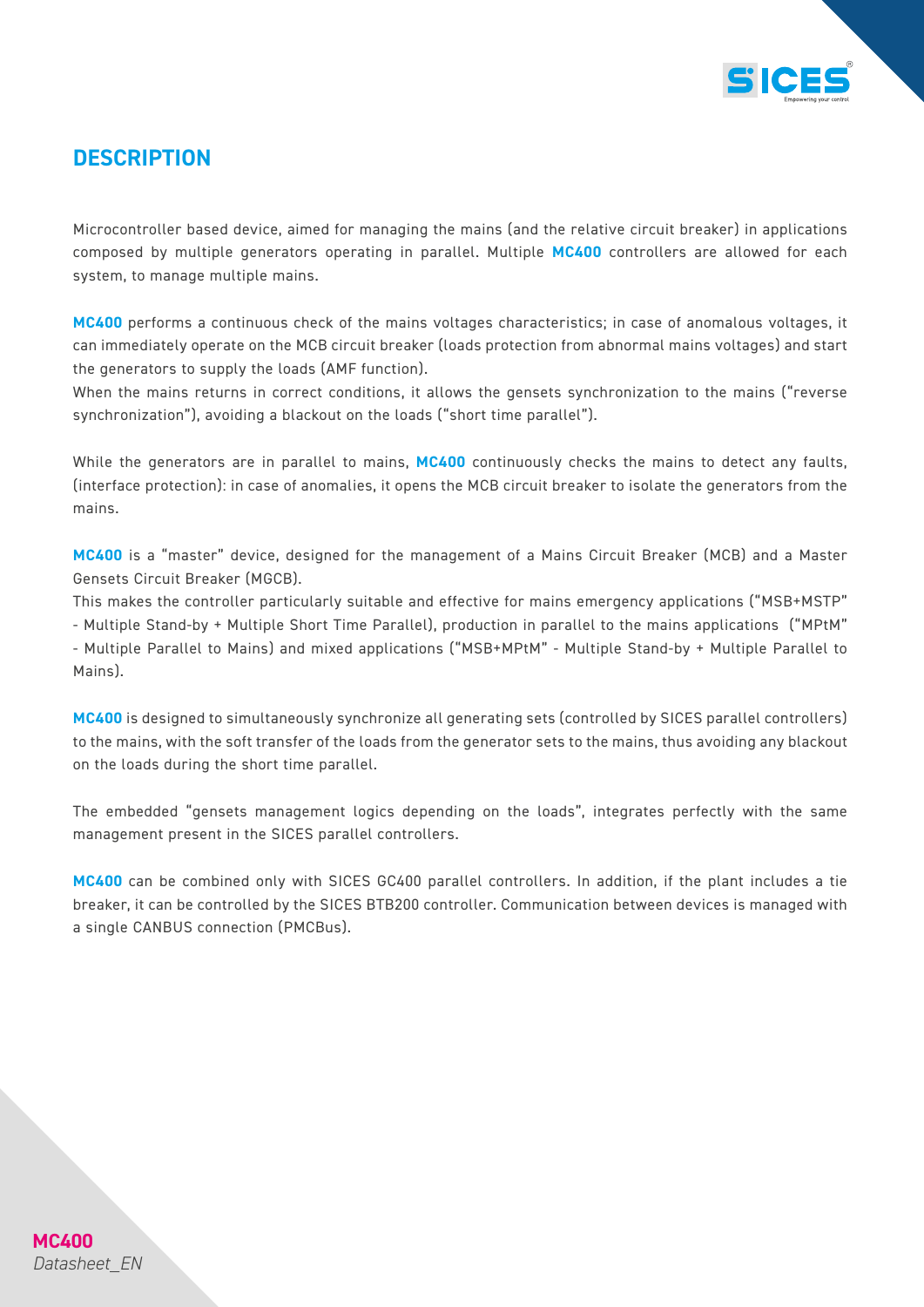*MC400* also includes:



- > The centralization of the start/stop commands towards the generators.
- > An internal synchronizer with voltage, frequency and phase differences control.
- > The centralized management of active power setpoints for the generators, to allow the gradual transfer of the loads with a specifiable rate.
- > The centralized management of power factor setpoints for the generators, when operating in parallel with the mains.
- > The production in parallel to mains at fixed power (BASE LOAD), with the power setpoint for the generators settable by parameter or by analogue input.
- > The production in parallel to mains at variable power (IMPORT EXPORT, variable production on the generators to guarantee a fixed power on the mains), with power setpoint for the mains settable by parameter or by analogue input.
- > The loss of mains protections (interface protections), to isolate the generators from the mains in case of failure on the mains itself.
- > The LOAD SHEDDING function (non-priority loads disconnection), with 4 available levels.
- > The PEAK SHAVING and PEAK LOPPING functions (start of generators due to excessive consumption of the loads from the mains).
- > Taking advantage of the internal calendar clock (with rechargeable backup battery):
	- Periodical genset's start-up with programmable rate, in order to verify their efficiency (this test can be done without load, in parallel to the mains or in island mode by transferring the loads from the mains to the generators).
	- Selectable days and time intervals in which the generators must never be started.
	- Selectable days and time intervals in which the generators must be started even if the mains is present.
	- Periodical and "on-event" history logs.
- Embedded alarm horn.
- > Multilanguage display (EN, IT, FR, PT, ES, RU)

*MC400* offers true RMS measures for:

- > Mains voltages.
- > Genset bus bars voltages.
- > Circulating currents towards the mains.
- > Active, reactive, apparent powers and power factors on the mains (total and by phase).
- > Active, reactive, apparent powers and power factor on gensets bus bars (total).

*MC400* is equipped with a series of inputs and outputs, both digital and analogue, all completely and freely configurable, to respond at each specific needs of the application.

Thanks to the configurable AND/OR, it is possible to configure specific operating sequences for each type of application.

The controller is equipped with a graphic monochrome display 128x64 pixel 70x38 mm, with an attractive and immediate design with icons and symbols, for a quick view of measurements (mains and gensets) and system statuses. It also allows the manual opening and closing of both the mains circuit breaker (MCB) and the master genset circuit breaker (MGCB), via two dedicated buttons.

## **MC400** *Datasheet\_EN*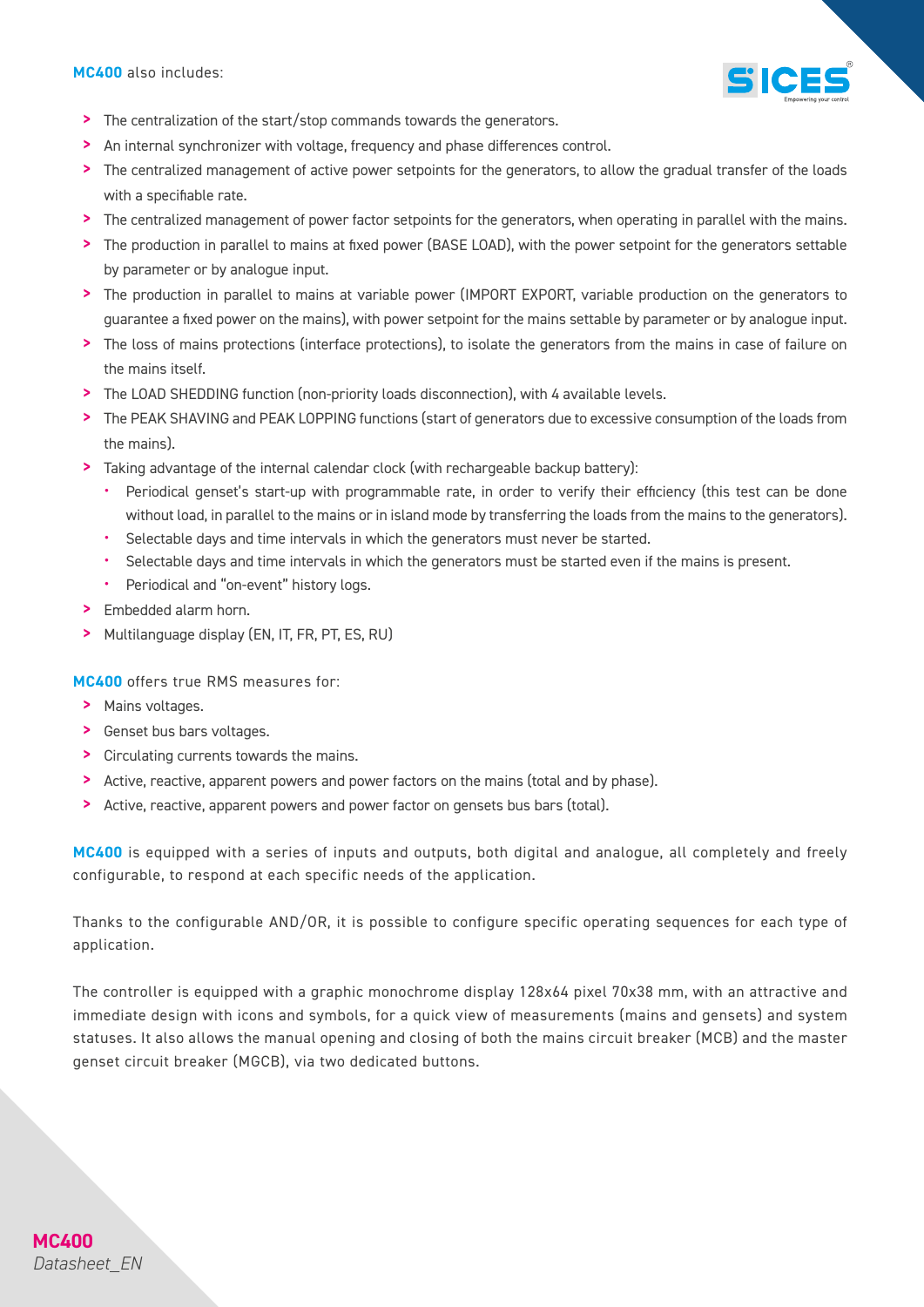

## *INPUT – OUTPUT AND AUXILIARY FUNCTIONS*



- 8+1digital inputs (one for the emergency push button)
- 8 digital outputs (4 transistors and 4 relays).
- 6 analogue inputs 0...2kOhm.
- 2 insulated analogue outputs -10/+10V.

#### *Communication:*

- 1 USB port (Modbus RTU).
- 1 RS232 serial port (Modbus RTU). It supports an external GSM/GPRS modem (tested by SICES).
- 1 isolated RS485 serial port (Modbus RTU).
- 1 Ethernet port with RJ45 connector (Modbus TCP).
- 1 Insulated CANBUS interface for the connection of the expansion modules (EXBUS).
- 1 Insulated CANBUS interface for the connection of the other SICES controllers (PMCBUS).

#### *As option*

REWIND - GPRS/GSM/GPS device (for SIMONE)

## **MC400** *Datasheet\_EN*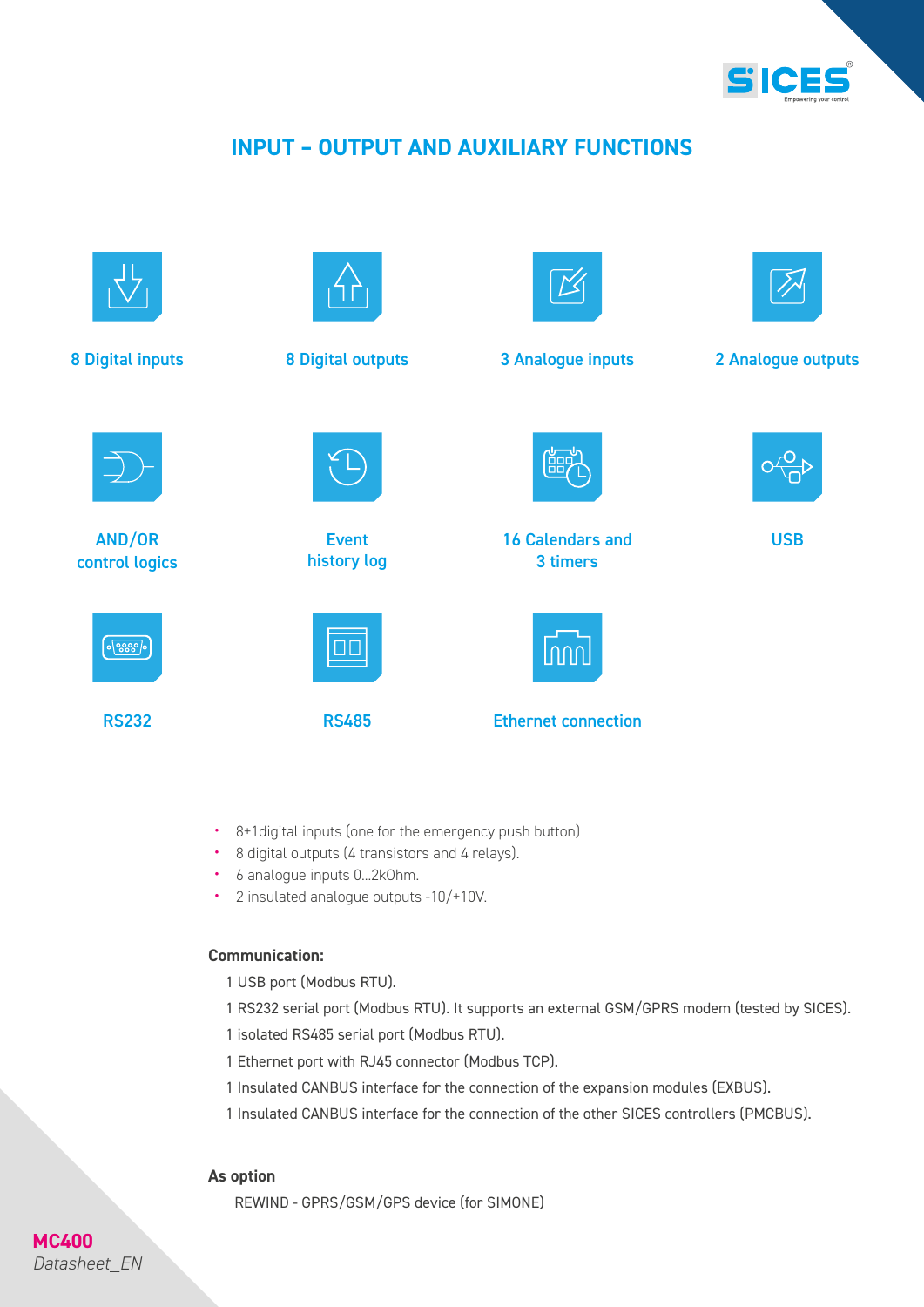



| Mains/Bus voltages:                   | L1-N, L2-N, L3-N, L1-L2, L2-L3, L3-L1.<br>True RMS measure.<br>Lx-N max. voltage < 300Vac cat. IV.<br>Rated input voltage: 100/400V (hardware option).<br>Voltage input reading: 50000V max. (with external voltage transformers).                                                                                                      |
|---------------------------------------|-----------------------------------------------------------------------------------------------------------------------------------------------------------------------------------------------------------------------------------------------------------------------------------------------------------------------------------------|
| <b>System and auxiliary currents:</b> | L1, L2, L3, N $(*)$ .<br>True RMS measure.<br>Internal shumts.<br>Rated input current: 5Aac.<br>(*) The fourth current measurement can be used for differential protection or for<br>power measurement on genset's bus bars.                                                                                                            |
| Mains and bus bars frequency:         | Resolution = 0.1 Hz. accuracy = $\pm$ 50ppm, $\pm$ 35ppm/°C (typical).                                                                                                                                                                                                                                                                  |
| Supply voltage:                       | Resolution = $0.1V$ .                                                                                                                                                                                                                                                                                                                   |
| <b>Calculated values</b>              | Active, reactive, apparent powers and power factors on the mains (total and<br>single phase).<br>Active and reactive energy counters (imported and exported).<br>Total active and reactive power of all supplying gensets.<br>Supplying gensets load percentage.<br>Total active and reactive energy counters of all supplying gensets. |

## *PROTECTIONS*

| Interface protections<br>(parallel to mains)        | ٠<br>$\bullet$<br>$\bullet$<br>٠<br>$\bullet$<br>٠<br>٠<br>٠ | Under voltage (27).<br>Under voltage with time dependent on voltage level (27T).<br>Under voltage linked to imported reactive power (27Q).<br>Over voltage (59).<br>Under frequency (81U).<br>Over frequency (810).<br>ROCOF (df/dt, 81R).<br>Vector jump. |
|-----------------------------------------------------|--------------------------------------------------------------|------------------------------------------------------------------------------------------------------------------------------------------------------------------------------------------------------------------------------------------------------------|
| <b>Mains protections</b><br>(for emergency service) | ٠<br>٠<br>٠<br>٠<br>٠                                        | Under frequency (81U).<br>Over frequency (810).<br>Under voltage (27).<br>Over voltage (59).<br>Voltage unbalance (46).<br>Wrong phases sequence.                                                                                                          |
| Other protections                                   | ٠<br>٠<br>٠                                                  | Minimum exported power to the mains (32).<br>Max. current (50, 51, 50V, 51V)<br>High/low supply voltage.                                                                                                                                                   |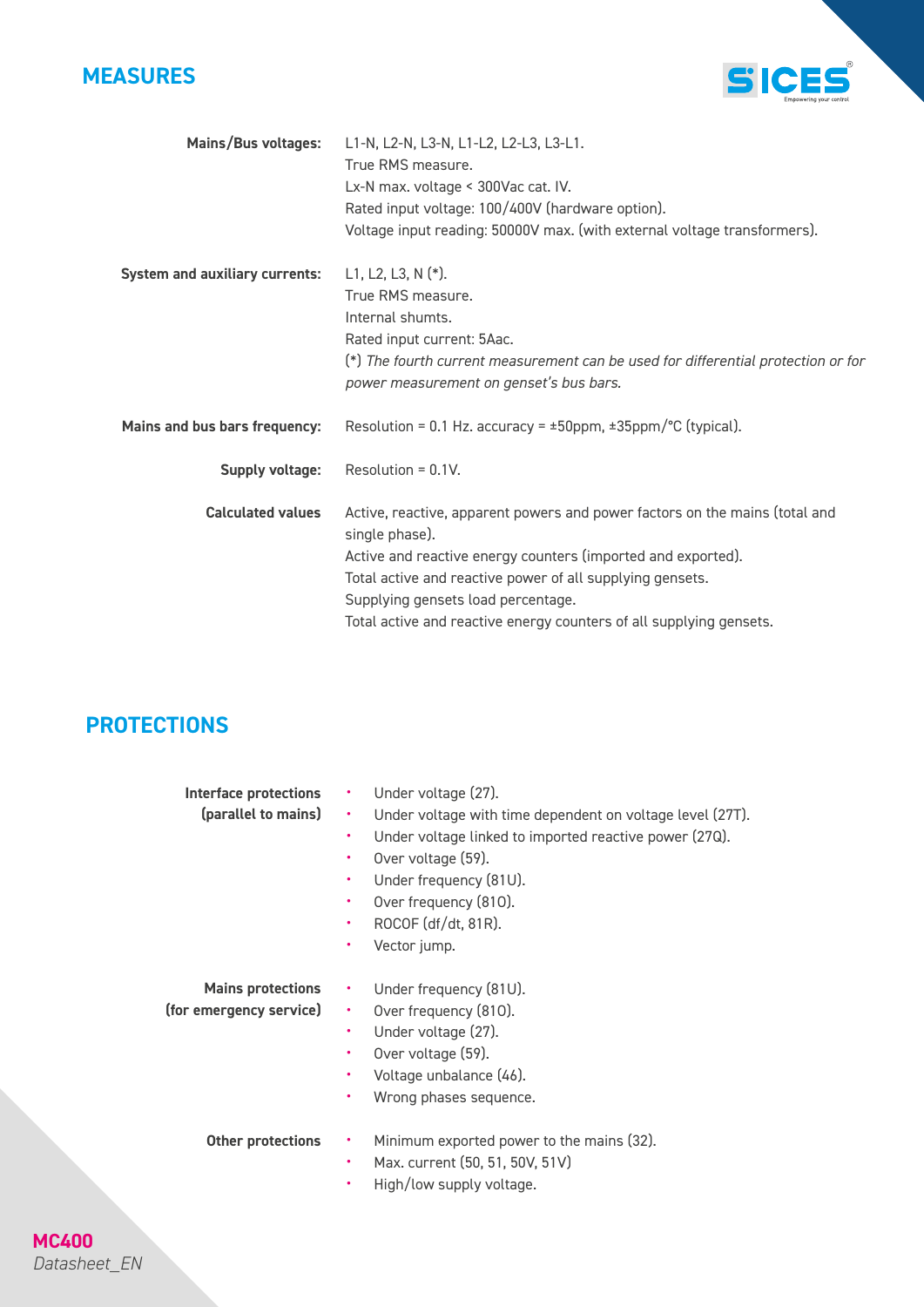

## *TECHNICAL DATA* > Supply voltage: 7…32 Vdc.

- 
- > Power consumption: typical less than 5W (stand-by, controller switched on, LCD lamp switched off).
- > Operating frequency: 50Hz or 60Hz.
- > Transflective graphic LCD display, monochrome, with backlight.
- > Graphic display resolution: 128 x 64 pixel.
- > Graphic display dimensions: visible surface 70 x 38 mm.
- > Operating temperature: -25 °C to +60 °C.
- > Storage temperature: -30 °C to +80 °C.
- > Protection degree: IP65 (only with gasket correctly installed).
- > Weight: 1100g.
- > Overall dimension:  $244$  (W)  $\times$  178 (H)  $\times$  40 (D).
- > Panel cut-out: 218x159 mm (L x H).
- > EMC: conform to EN61326-1.
- > Safety: built in conformity to EN61010-1.